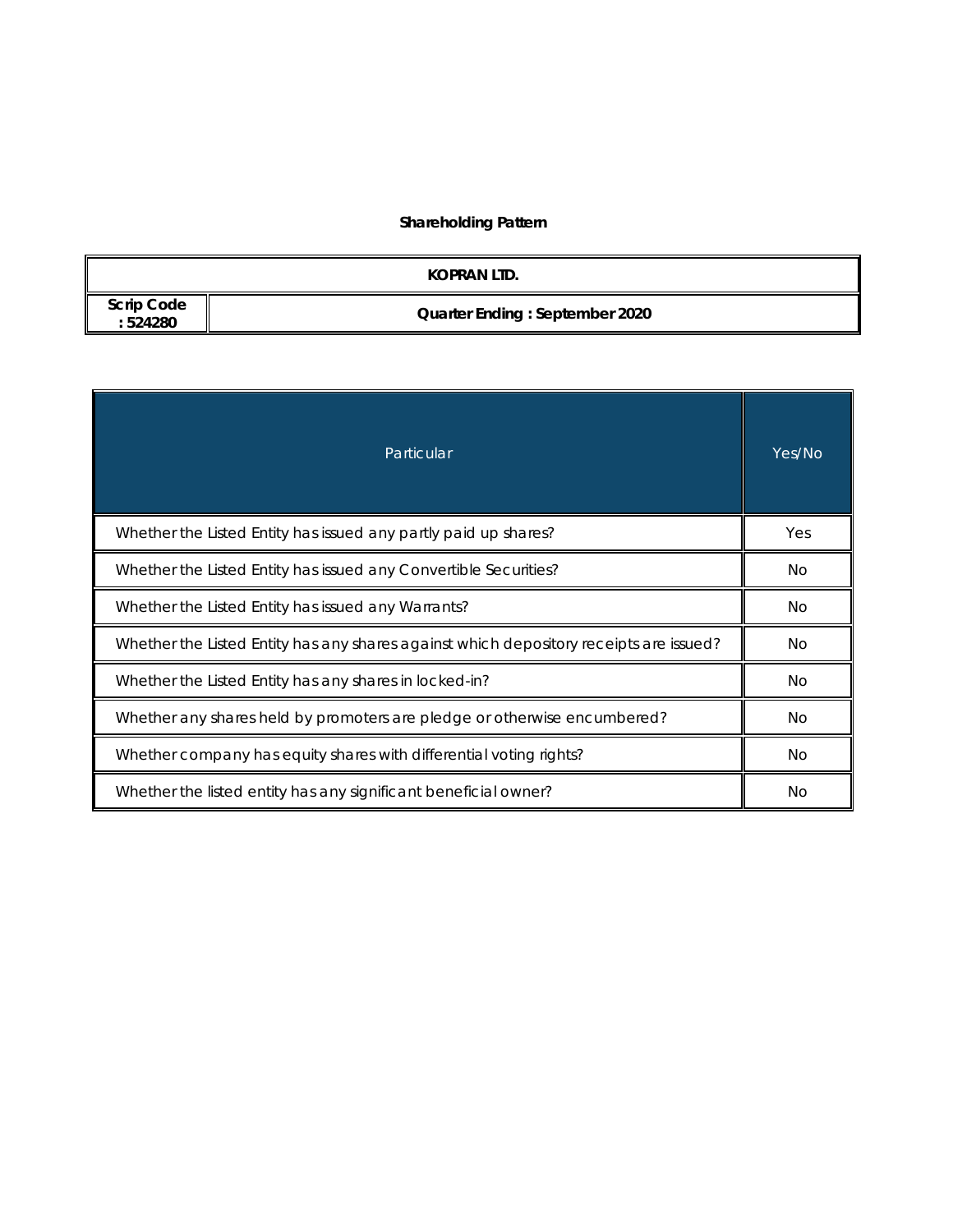# **Summary statement holding of specified securities**

| Category of<br>shareholder               | No. of<br>shareholders | No. of fully<br>paid up<br>equity<br>shares<br>held | No. of<br>Partly<br>paid-<br><b>up</b><br>equity<br>shares<br>held | Total no.<br>shares<br>held | Shareholding<br>as a % of<br>total no. of<br>shares<br>(calculated<br>as per SCRR,<br>1957) As a %<br>of $(A+B+C2)$ | No. of<br>Voting<br>Rights | Total<br>as a %<br>$\overline{C}$<br>Total<br>Voting<br>right | No. of equity<br>shares held in<br>dematerialized<br>form |
|------------------------------------------|------------------------|-----------------------------------------------------|--------------------------------------------------------------------|-----------------------------|---------------------------------------------------------------------------------------------------------------------|----------------------------|---------------------------------------------------------------|-----------------------------------------------------------|
| (A) Promoter &<br>Promoter<br>Group      | 19                     | 1,89,34,203                                         |                                                                    | 1,89,34,203                 | 43.78                                                                                                               | 1,89,34,203                | 43.78                                                         | 1,89,34,203                                               |
| (B) Public                               | 32,176                 | 2,43,15,273                                         | 3,126                                                              | 2,43,18,399                 | 56.22                                                                                                               | 2,43,18,399                | 56.22                                                         | 2,40,21,369                                               |
| (C1) Shares<br>underlying DRs            |                        |                                                     |                                                                    |                             | 0.00                                                                                                                |                            | 0.00                                                          |                                                           |
| (C2) Shares<br>held by<br>Employee Trust |                        |                                                     |                                                                    |                             | 0.00                                                                                                                |                            | 0.00                                                          |                                                           |
| $(C)$ Non<br>Promoter-Non<br>Public      |                        |                                                     |                                                                    |                             | 0.00                                                                                                                |                            | 0.00                                                          |                                                           |
| <b>Grand Total</b>                       | 32,195                 | 4,32,49,476                                         | 3,126                                                              | 4,32,52,602                 | 100.00                                                                                                              | 4,32,52,602                | 100.00                                                        | 4,29,55,572                                               |

**Note:** C=C1+C2 Grand Total=A+B+C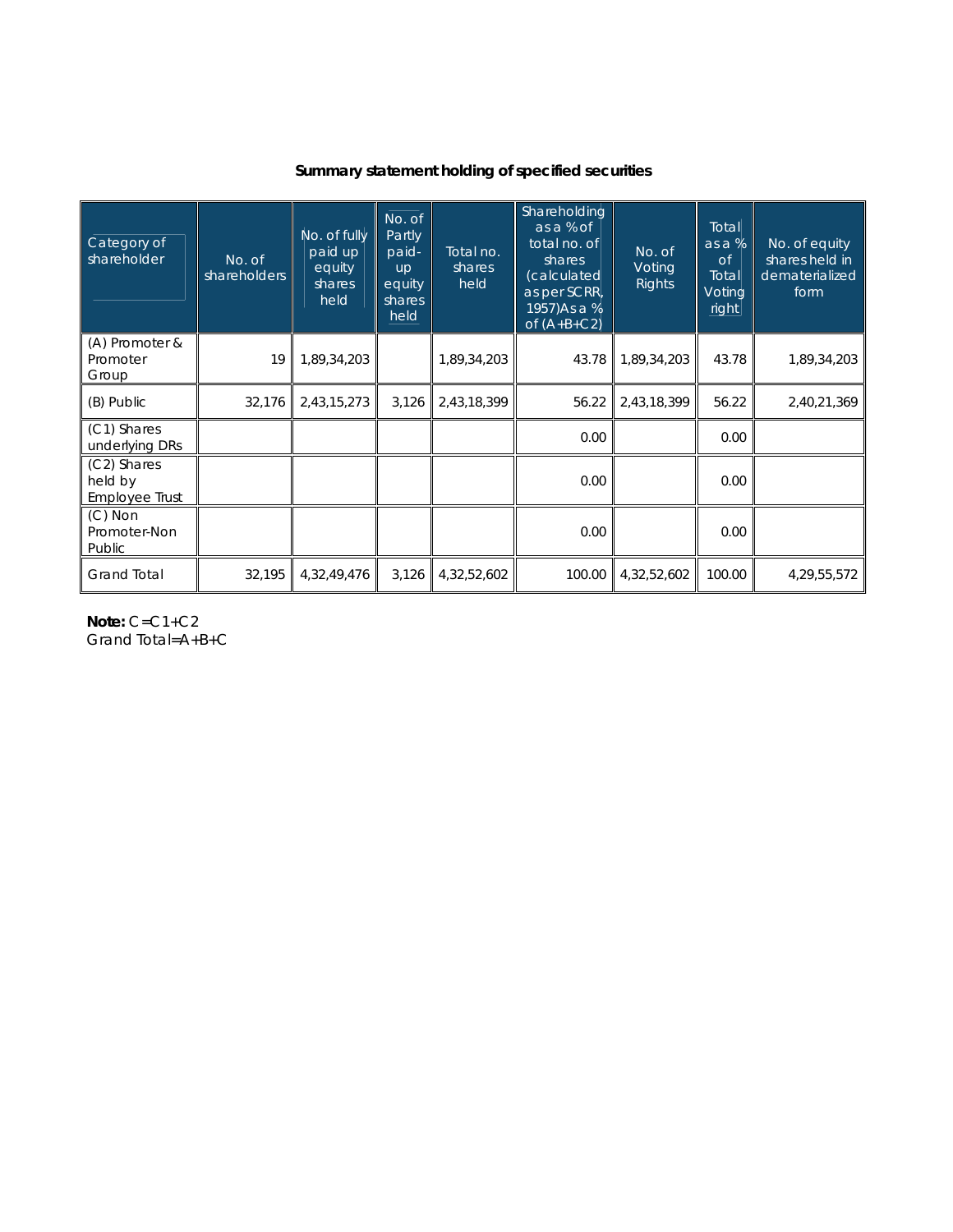Shareholding Pattern

## **KOPRAN LTD.**

**Scrip Code :** 524280 **COLLET II Quarter Ending :** September 2020

#### **Statement showing shareholding pattern of the Promoter and Promoter Group**

| Category of<br>shareholder            | Nos. of<br>shareholders | No. of fully<br>paid up<br>equity shares<br>held | No. of<br>Partly<br>paid-up<br>equity<br>shares<br>held | Total nos.<br>shares held | Shareholding as a %<br>of total no. of shares<br>(calculated as per<br>SCRR, 1957)As a % of<br>$(A+B+C2)$ | Number of equity<br>shares held in<br>dematerialized<br>form |
|---------------------------------------|-------------------------|--------------------------------------------------|---------------------------------------------------------|---------------------------|-----------------------------------------------------------------------------------------------------------|--------------------------------------------------------------|
| A1) Indian                            |                         |                                                  |                                                         |                           | 0.00                                                                                                      |                                                              |
| Individuals/Hindu<br>undivided Family | 12                      | 54,81,410                                        |                                                         | 54,81,410                 | 12.67                                                                                                     | 54,81,410                                                    |
| Rajendra Somani                       | $\mathbf{1}$            | 23,24,250                                        |                                                         | 23,24,250                 | 5.37                                                                                                      | 23,24,250                                                    |
| Susheel Somani                        | $\mathbf{1}$            | 8,71,900                                         |                                                         | 8,71,900                  | 2.02                                                                                                      | 8,71,900                                                     |
| Hridai Shusheel<br>Somani             | $\mathbf{1}$            | 1,16,900                                         |                                                         | 1,16,900                  | 0.27                                                                                                      | 1,16,900                                                     |
| Mridula Somani                        | $\mathbf{1}$            | 2,28,900                                         |                                                         | 2,28,900                  | 0.53                                                                                                      | 2,28,900                                                     |
| Surendra Somani                       | $\mathbf{1}$            | 5,03,075                                         |                                                         | 5,03,075                  | 1.16                                                                                                      | 5,03,075                                                     |
| Jaya Somani                           | $\mathbf{1}$            | 2,58,500                                         |                                                         | 2,58,500                  | 0.60                                                                                                      | 2,58,500                                                     |
| Adarsh Somani                         | $\mathbf{1}$            | 1,81,250                                         |                                                         | 1,81,250                  | 0.42                                                                                                      | 1,81,250                                                     |
| Suhrid Somani                         | $\mathbf{1}$            | 93,300                                           |                                                         | 93,300                    | 0.22                                                                                                      | 93,300                                                       |
| Vandana Somani                        | $\mathbf{1}$            | 3,25,200                                         |                                                         | 3,25,200                  | 0.75                                                                                                      | 3,25,200                                                     |
| Somani Kumkum                         | $\mathbf{1}$            | 35,635                                           |                                                         | 35,635                    | 0.08                                                                                                      | 35,635                                                       |
| Varun Somani                          | $\mathbf{1}$            | 2,72,500                                         |                                                         | 2,72,500                  | 0.63                                                                                                      | 2,72,500                                                     |
| Nupur Somani                          | $\mathbf{1}$            | 2,70,000                                         |                                                         | 2,70,000                  | 0.62                                                                                                      | 2,70,000                                                     |
| Any Other (specify)                   | $\overline{7}$          | 1,34,52,793                                      |                                                         | 1,34,52,793               | 31.10                                                                                                     | 1,34,52,793                                                  |
| Debonair<br>Publication Pvt. Ltd.     | $\mathbf{1}$            | 1,000                                            |                                                         | 1,000                     | 0.00                                                                                                      | 1,000                                                        |
| G. Claridge &<br>Company Limited      | $\mathbf{1}$            | 3,42,500                                         |                                                         | 3,42,500                  | 0.79                                                                                                      | 3,42,500                                                     |
| <b>Oricon Enterprises</b><br>Ltd.     | $\mathbf{1}$            | 60,17,183                                        |                                                         | 60,17,183                 | 13.91                                                                                                     | 60,17,183                                                    |
| Parijat Shipping<br>and Finale Ltd.   | $\mathbf{1}$            | 3,85,209                                         |                                                         | 3,85,209                  | 0.89                                                                                                      | 3,85,209                                                     |
| Kopran Lifestyle Ltd                  | $\mathbf{1}$            | 3,950                                            |                                                         | 3,950                     | 0.01                                                                                                      | 3,950                                                        |
| Sarvamangal<br>Mercantile Co. Ltd.    | $\mathbf{1}$            | 29,02,951                                        |                                                         | 29,02,951                 | 6.71                                                                                                      | 29,02,951                                                    |
| Panorama Finvest<br>Pvt. Ltd.         | $\mathbf{1}$            | 38,00,000                                        |                                                         | 38,00,000                 | 8.79                                                                                                      | 38,00,000                                                    |
| Sub Total A1                          | 19                      | 1,89,34,203                                      |                                                         | 1,89,34,203               | 43.78                                                                                                     | 1,89,34,203                                                  |
| A2) Foreign                           |                         |                                                  |                                                         |                           | 0.00                                                                                                      |                                                              |
| $A = A1 + A2$                         | 19                      | 1,89,34,203                                      |                                                         | 1,89,34,203               | 43.78                                                                                                     | 1,89,34,203                                                  |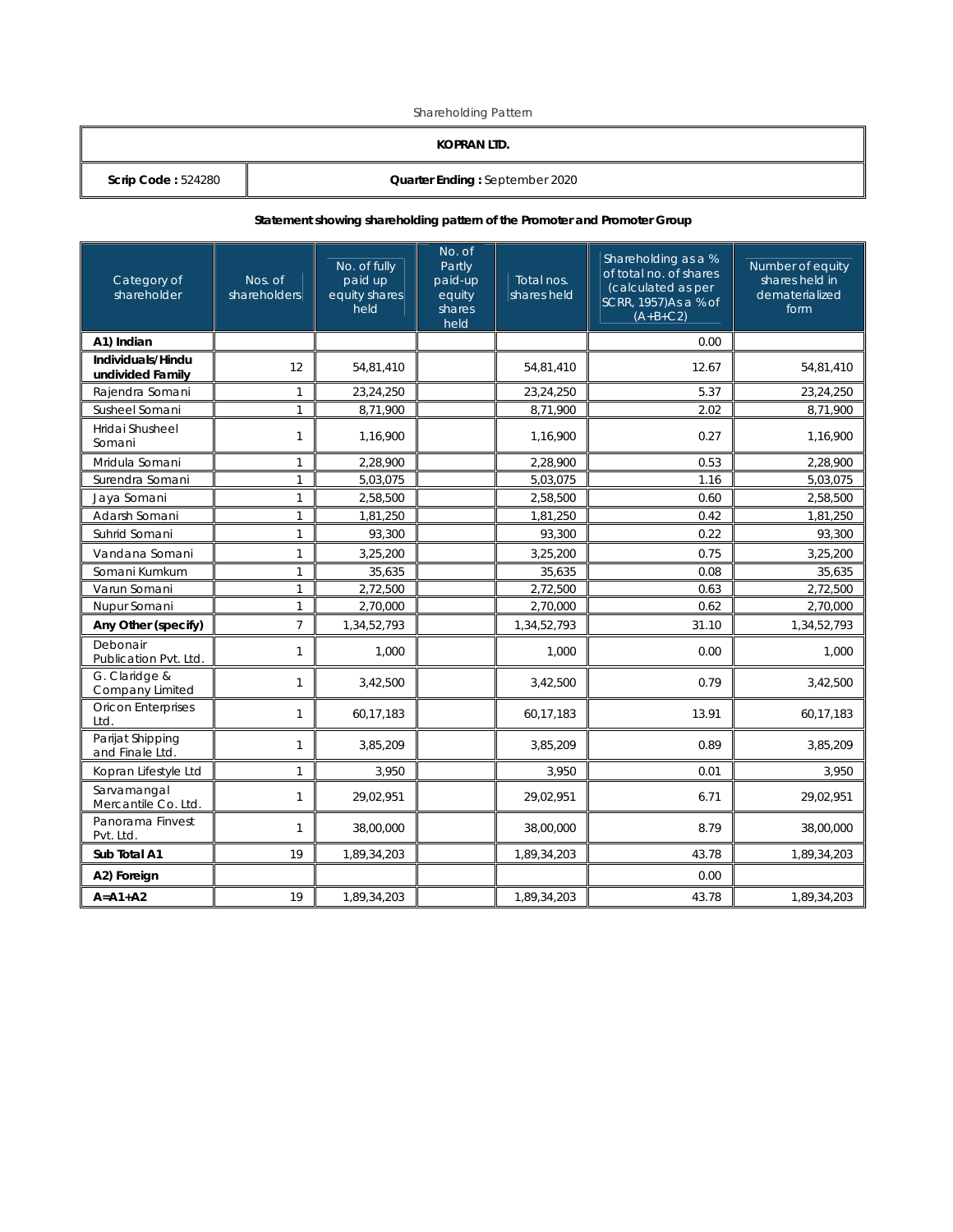Shareholding Pattern Public Shareholder

#### **KOPRAN LTD.**

**Scrip Code :** 524280 **Quarter ending :** September 2020

#### **Statement showing shareholding pattern of the Public shareholder**

| Category & Name<br>of the Shareholders                                          | No. of<br>shareholder | No. of fully<br>paid up<br>equity<br>shares held | Partly<br>paid-up<br>equity<br>shares<br>held | Total no.<br>shares held | Shareholding %<br>calculated as per<br>SCRR, 1957 As a<br>% of $(A+B+C2)$ | No. of<br>Voting<br><b>Rights</b> | Total as<br>a % of<br>Total<br>Voting<br>right | No. of equity<br>shares held in<br>dematerialized<br>form(Not<br>Applicable) |
|---------------------------------------------------------------------------------|-----------------------|--------------------------------------------------|-----------------------------------------------|--------------------------|---------------------------------------------------------------------------|-----------------------------------|------------------------------------------------|------------------------------------------------------------------------------|
| <b>B1) Institutions</b>                                                         | $\overline{0}$        | $\mathbf{O}$                                     |                                               |                          | 0.00                                                                      |                                   | 0.00                                           |                                                                              |
| Mutual Funds/                                                                   | $\overline{3}$        | 500                                              |                                               | 500                      | 0.00                                                                      | 500                               | 0.00                                           |                                                                              |
| Foreign Portfolio<br>Investors                                                  | 3                     | 300                                              |                                               | 300                      | 0.00                                                                      | 300                               | 0.00                                           |                                                                              |
| Financial<br><b>Institutions/Banks</b>                                          | 12                    | 1040251                                          | 145                                           | 10,40,396                | 2.41                                                                      | 10,40,396                         | 2.41                                           | 10,40,096                                                                    |
| Sub Total B1                                                                    | 18                    | 1041051                                          | 145                                           | 10,41,196                | 2.41                                                                      | 10,41,196                         | 2.41                                           | 10,40,096                                                                    |
| <b>B2) Central</b><br>Government/ State<br>Government(s)/<br>President of India | $\overline{0}$        | $\mathbf 0$                                      |                                               |                          | 0.00                                                                      |                                   | 0.00                                           |                                                                              |
| <b>B3) Non-Institutions</b>                                                     | $\mathbf 0$           | $\overline{O}$                                   |                                               |                          | 0.00                                                                      |                                   | 0.00                                           |                                                                              |
| Individual share<br>capital upto Rs. 2<br>Lacs                                  | 30381                 | 13598839                                         | 2.981                                         | 1,36,01,820              | 31.45                                                                     | 1,36,01,820                       | 31.45                                          | 1,33,25,841                                                                  |
| Individual share<br>capital in excess of<br>Rs. 2 Lacs                          | 86                    | 4749980                                          |                                               | 47,49,980                | 10.98                                                                     | 47,49,980                         | 10.98                                          | 47,49,980                                                                    |
| <b>NBFCs registered</b><br>with RBI                                             | $\mathbf{1}$          | 15399                                            |                                               | 15,399                   | 0.04                                                                      | 15,399                            | 0.04                                           | 15,399                                                                       |
| Any Other (specify)                                                             | 1690                  | 4910004                                          |                                               | 49,10,004                | 11.35                                                                     | 49,10,004                         | 11.35                                          | 48,90,053                                                                    |
| <b>Bodies Corporate</b>                                                         | 241                   | 1766751                                          |                                               | 17,66,751                | 4.08                                                                      | 17,66,751                         | 4.08                                           | 17,46,950                                                                    |
| <b>Clearing Members</b>                                                         | 240                   | 1004185                                          |                                               | 10,04,185                | 2.32                                                                      | 10,04,185                         | 2.32                                           | 10,04,185                                                                    |
| <b>HUF</b>                                                                      | 847                   | 1123934                                          |                                               | 11,23,934                | 2.60                                                                      | 11,23,934                         | 2.60                                           | 11,23,934                                                                    |
| Non-Resident Indian<br>(NRI)                                                    | 360                   | 1013186                                          |                                               | 10,13,186                | 2.34                                                                      | 10,13,186                         | 2.34                                           | 10,13,036                                                                    |
| Trusts                                                                          | $\overline{2}$        | 1948                                             |                                               | 1,948                    | 0.00                                                                      | 1,948                             | 0.00                                           | 1,948                                                                        |
| Sub Total B3                                                                    | 32158                 | 23274222                                         | 2,981                                         | 2,32,77,203              | 53.82                                                                     | 2,32,77,203                       | 53.82                                          | 2,29,81,273                                                                  |
| $B = B1 + B2 + B3$                                                              | 32176                 | 24315273                                         | 3,126                                         | 2,43,18,399              | 56.22                                                                     | 2,43,18,399                       | 56.22                                          | 2,40,21,369                                                                  |

Details of the shareholders acting as persons in Concert including their Shareholding (No. and %):

Details of Shares which remain unclaimed may be given here along with details such as number of shareholders, outstanding shares held in demat/unclaimed suspense account, voting rights which are frozen etc.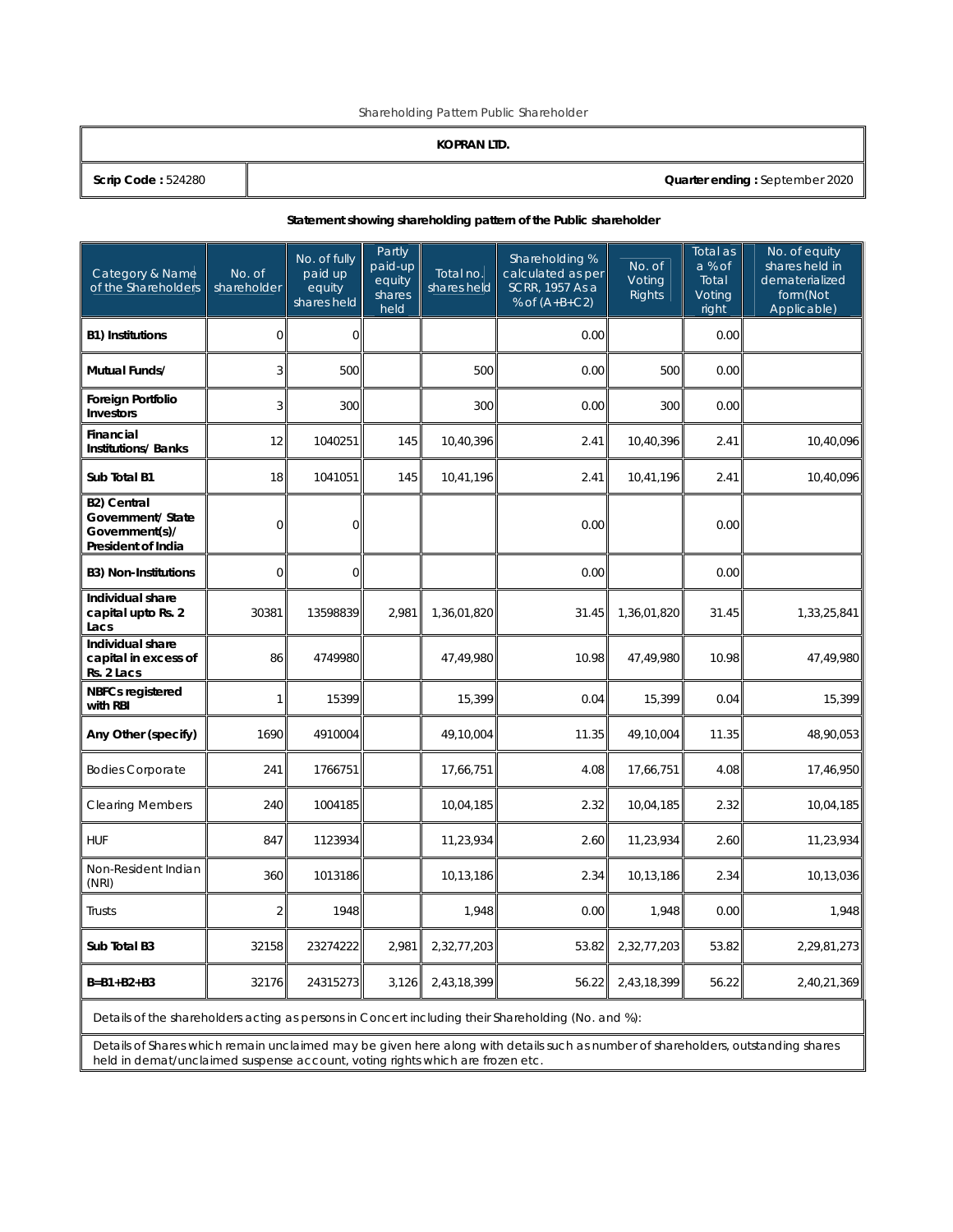Shareholding Pattern Non Promoter-Non Public

## **KOPRAN LTD.**

| <b>Scrip Code: 524280</b> |
|---------------------------|
|---------------------------|

### **Statement showing shareholding pattern of the Non Promoter- Non Public shareholder**

| Category &<br>Name of the<br>Shareholders(I)      | No. of<br>shareholder(III) | No. of fully<br>paid up<br>equity<br>shares<br>held(IV) | Partly<br>paid-up<br>equity<br>shares<br>held(V) | Total no.<br>shares<br>$held(VII =$<br>$ V+V+V $ | Shareholding %<br>calculated as per<br>SCRR. 1957 As a %<br>of $(A+B+C2)$ (VIII) | Number of equity<br>shares held in<br>dematerialized<br>form(XIV)(Not<br>Applicable) |
|---------------------------------------------------|----------------------------|---------------------------------------------------------|--------------------------------------------------|--------------------------------------------------|----------------------------------------------------------------------------------|--------------------------------------------------------------------------------------|
| C <sub>1</sub><br>Custodian/DR<br>Holder          |                            |                                                         |                                                  |                                                  | 0.00                                                                             |                                                                                      |
| C <sub>2</sub> ) Employee<br><b>Benefit Trust</b> |                            |                                                         |                                                  |                                                  | 0.00                                                                             |                                                                                      |